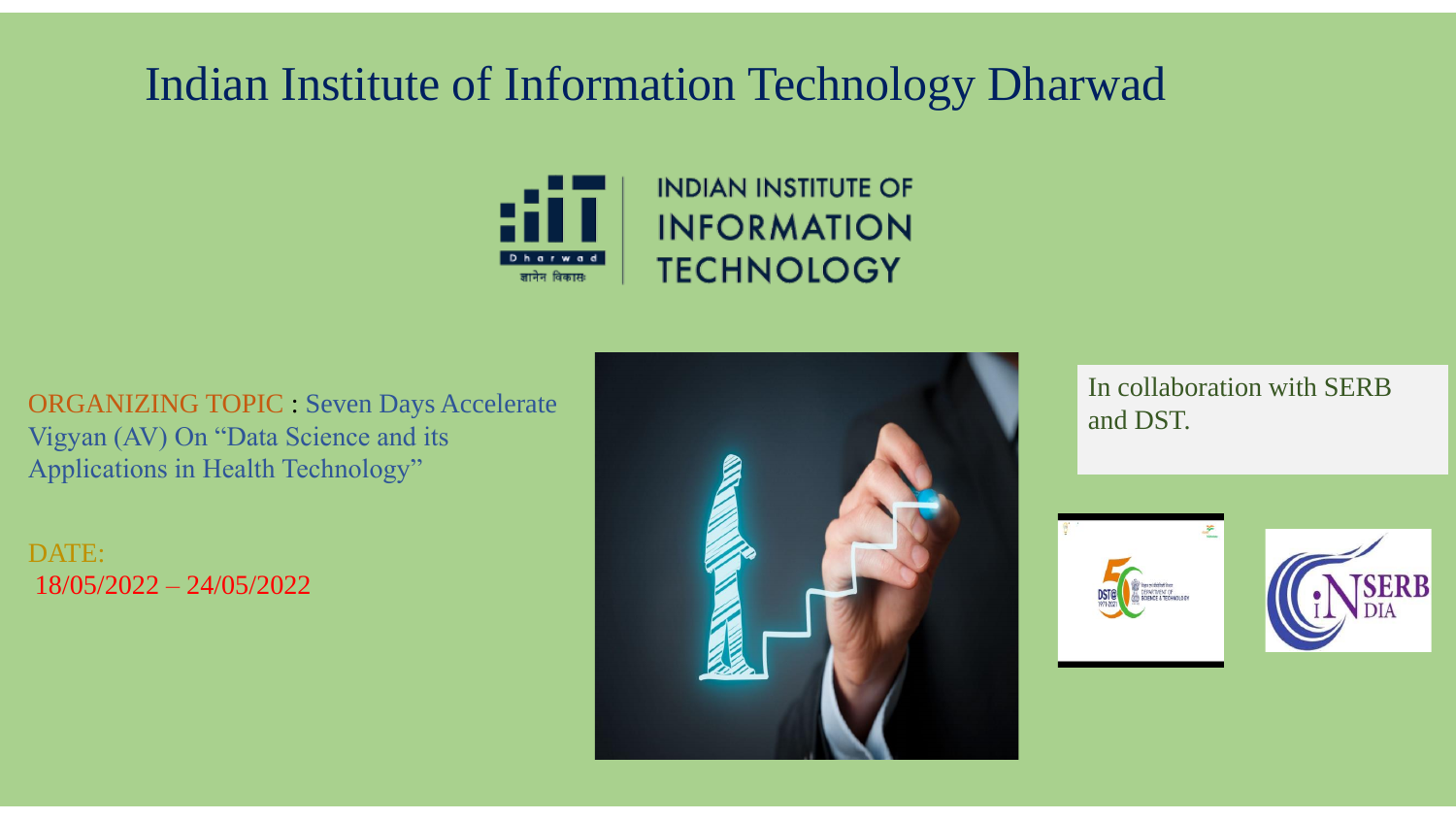IIIT Dharwad is an Institute of National Importance set up in 2015 in Public-Private-Partnership mode between the Ministry of Education, Government of India, Government of Karnataka and industry partner Keonics under an Act of Parliament (23 of 2017). Presently Indian Institute of Information Technology Dharwad offers undergraduate programs in Computer Science and Engineering, Electronics and Communication Engineering, Data Science and Artificial Intelligence, and PhD programs in Computer Science and Engineering, Electronics and Communication Engineering, Mathematics, Physics and Statistics.

### ABOUT THE INSTITUTE **ABOUT THE DEPARTMENT**

The Department of Data Science and Intelligent Systems was established in 2020 and presently has 9 faculty members. The faculty members focus on strengthening the skills of the students with knowledge in technology and engineering. The department consists of Artificial intelligence, Data science, Health technology, Statistics, English, Economics, and Mathematics which are the basic to overall development of the students. These courses enhance their ability to tackle challenges in academics and in their endeavors in research and career. The department also conducts research programs in all the fields to inculcate the spirit of research in the pedagogy.

# ADDRESS FOR CORRESPONDENCE.

**Dr Ramesh Athe Assistant Professor** Department of Data Science and Intelligent Systems Indian Institute of Information Technology Dharwad, Karnataka-580009. Phone number:9963126900 **ramesh.athe@iiitdwd.ac.in dr.athe9@gmail.com**

### MAIN CAMPUS

Indian Institute of Information Technology Dharwad, Ittigatti Road, Near Sattur Colony, Dharwad, Karnataka – 580009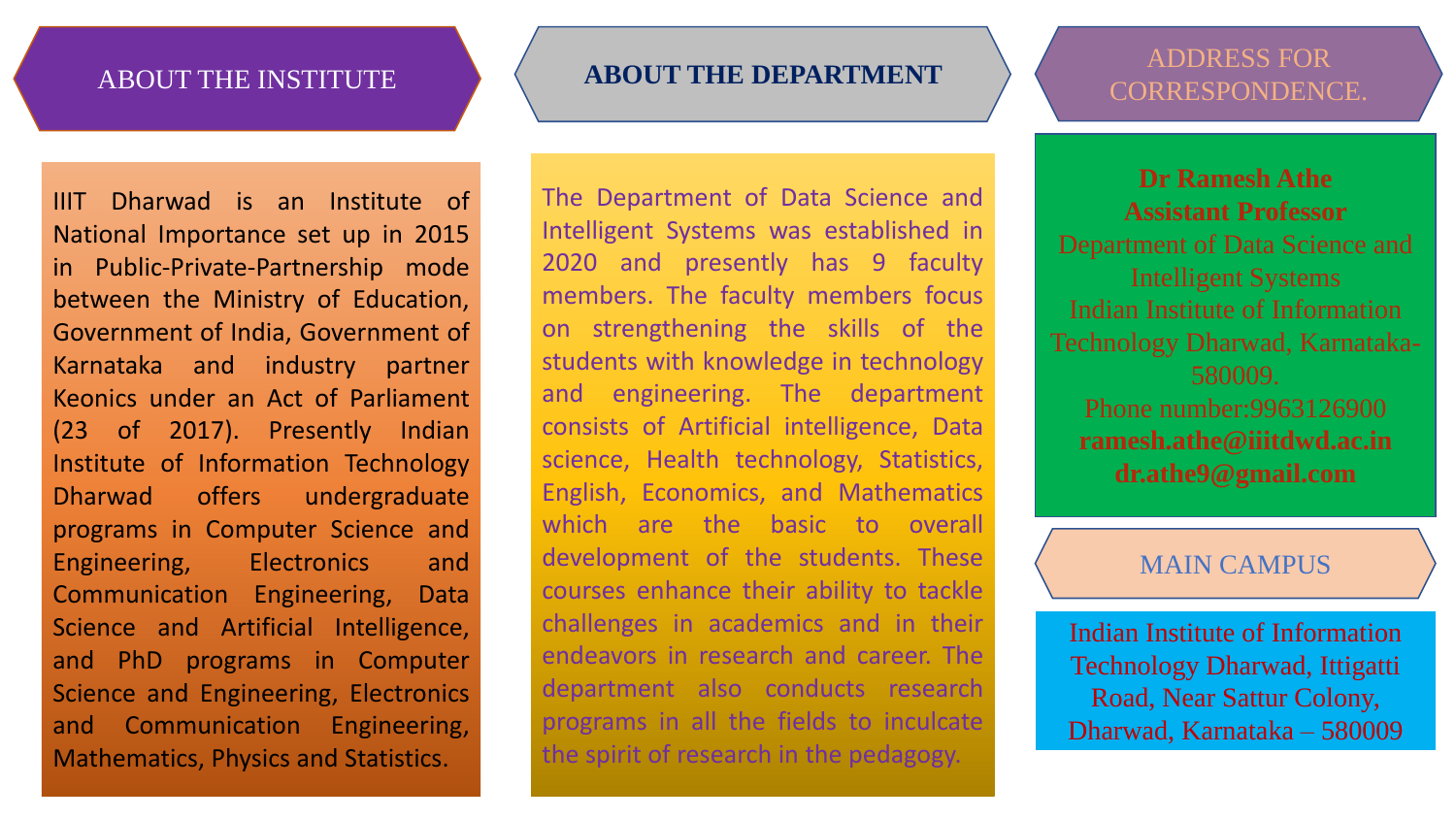# INTENDED AUDIENCE PATRONS

Research Scholars, PG Students, IITs, NITs, universities, degree colleges, and other engineering colleges, participants from Government (Bureaucrats /Technicians/Industri es, etc.) and Staff of the host Institution.

# EVENT **ORGANIZER**

Prof. Kavi Mahesh, Director

> Prof. C B Akki, Registrar

Dr. Ramesh Athe Assistant Professor, Department of Data Science & Intelligent Systems.

### **SPEAKERS:**

Faculty members from reputed national/ international institutions like Mayo, MIT, IITs, NITs ,IIITs and industry experts will be delivering the sessions.

## IMPORTANT DATES:

● Last date for Registration: 30.04.2022 • Only 25 participants on a first come first serve basis. ● Confirmation to the participants through Email: 04.05.2022

TA will be paid for sleeper class rail/bus fare through the shortest route. In order to make speedy payment, participants are required to bring the hard copy of the tickets.